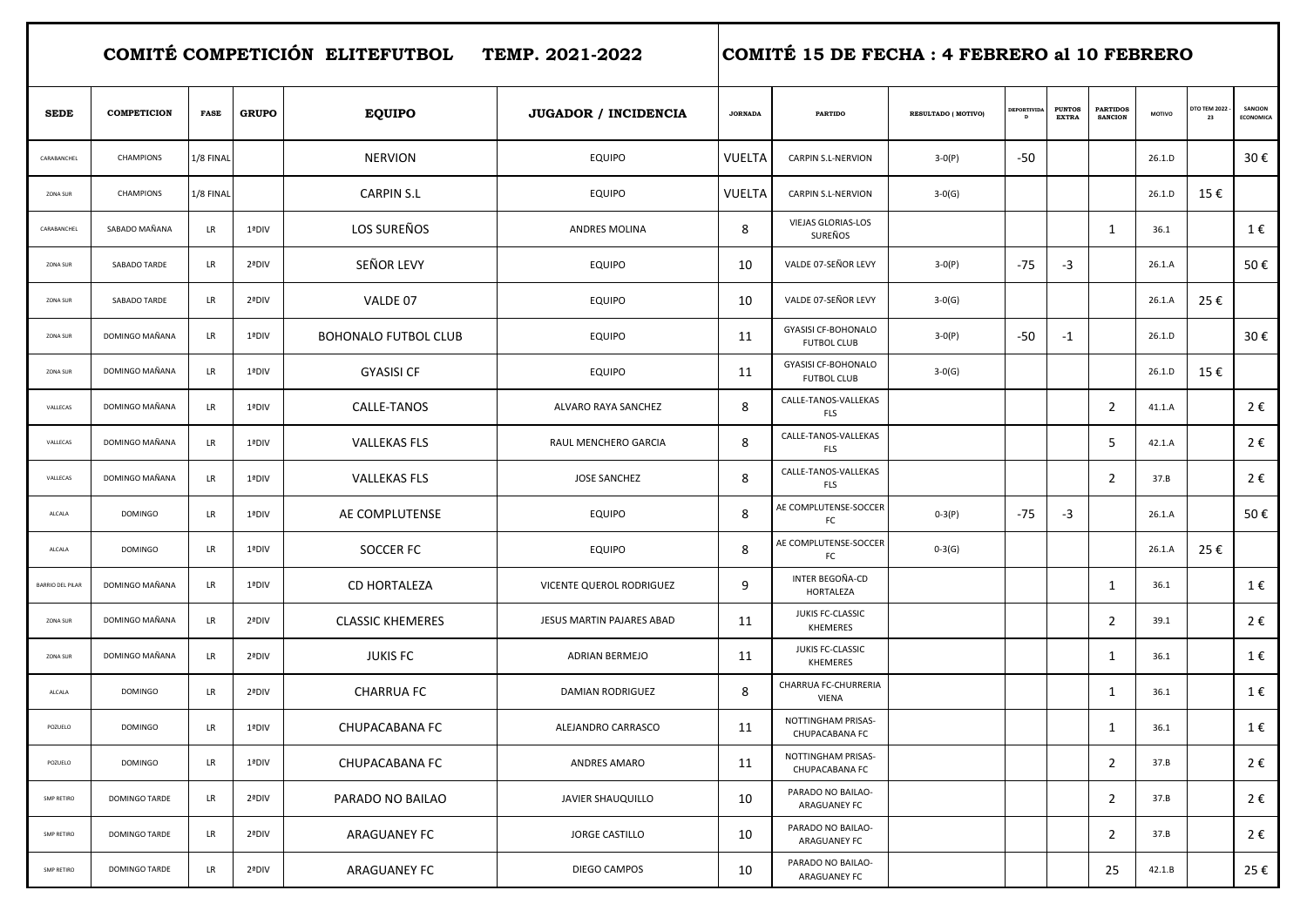|                         |                      |             |                              | COMITÉ COMPETICIÓN ELITEFUTBOL TEMP. 2021-2022 | COMITÉ 15 DE FECHA : 4 FEBRERO al 10 FEBRERO |                |                                       |                     |                    |                               |                                   |        |                      |                      |
|-------------------------|----------------------|-------------|------------------------------|------------------------------------------------|----------------------------------------------|----------------|---------------------------------------|---------------------|--------------------|-------------------------------|-----------------------------------|--------|----------------------|----------------------|
| <b>SEDE</b>             | <b>COMPETICION</b>   | <b>FASE</b> | <b>GRUPO</b>                 | <b>EQUIPO</b>                                  | JUGADOR / INCIDENCIA                         | <b>JORNADA</b> | <b>PARTIDO</b>                        | RESULTADO ( MOTIVO) | <b>DEPORTIVIDA</b> | <b>PUNTOS</b><br><b>EXTRA</b> | <b>PARTIDOS</b><br><b>SANCION</b> | MOTIVO | DTO TEM 2022 -<br>23 | SANCION<br>ECONOMICA |
| ZONA SUR                | DOMINGO TARDE        | LR          | 1ªDIV                        | <b>INACUA</b>                                  | <b>EQUIPO</b>                                | 11             | INACUA-ATLETICO<br>MAMANANGAY         | $0-3(P)$            | $-75$              | -3                            |                                   | 26.1.A |                      | 50€                  |
| ZONA SUR                | DOMINGO TARDE        | LR          | 1ªDIV                        | ATLETICO MAMANANGAY                            | <b>EQUIPO</b>                                | 11             | INACUA-ATLETICO<br>MAMANANGAY         | $0-3(G)$            |                    |                               |                                   | 26.1.A | 25€                  |                      |
| <b>BARRIO DEL PILAR</b> | DOMINGO TARDE        | LR          | <b>GRUPO</b><br><b>UNICO</b> | ABALOS FC                                      | <b>EQUIPO</b>                                | 13             | UD MADRILEÑA-ABALOS FC                | $3-0(P)$            | $-75$              | -3                            |                                   | 26.1.A |                      | 50€                  |
| <b>BARRIO DEL PILAR</b> | <b>DOMINGO TARDE</b> | LR          | <b>GRUPO</b><br><b>UNICO</b> | UD MADRILEÑA                                   | <b>EQUIPO</b>                                | 13             | UD MADRILEÑA-ABALOS FC                | $3-0(G)$            |                    |                               |                                   | 26.1.A | 25€                  |                      |
| SMP RETIRO              | <b>DOMINGO TARDE</b> | LR          | 2ªDIV                        | UNA Y A CASA                                   | <b>EQUIPO</b>                                | 10             | UNA Y A CASA-NATALIA-<br>NATALIA      | $0-3(P)$            | $-75$              | -3                            |                                   | 26.1.A |                      | 50€                  |
| SMP RETIRO              | DOMINGO TARDE        | LR          | 2ªDIV                        | NATALIA-NATALIA                                | <b>EQUIPO</b>                                | 10             | UNA Y A CASA-NATALIA-<br>NATALIA      | $0-3(G)$            |                    |                               |                                   | 26.1.A | 25€                  |                      |
| ZONA SUR                | DOMINGO TARDE        | LR          | 1ªDIV                        | TO THE RIVER                                   | <b>SERGIO PEREZ GUERRERO</b>                 | 11             | URBION CASA PABLO-TO<br>THE RIVER     |                     |                    |                               | $\overline{2}$                    | 41.2   |                      | 2€                   |
| ZONA SUR                | <b>DIARIO</b>        | LR          | 2ªDIV                        | AQUALITY FC                                    | <b>AMANUEL WALE</b>                          | 8              | <b>FRUTINTER FC-AQUALITY FC</b>       |                     |                    |                               | $\overline{2}$                    | 37.C   |                      | 2€                   |
| CARABANCHEL             | <b>DIARIO</b>        | LR          | 1ªDIV                        | <b>NPI</b>                                     | <b>EQUIPO</b>                                | 9              | <b>NPI-HALCONES FC</b>                | $0-3(P)$            | -50                | $-1$                          |                                   | 26.1.D |                      | 30€                  |
| CARABANCHEL             | <b>DIARIO</b>        | LR          | 1ªDIV                        | <b>HALCONES FC</b>                             | <b>EQUIPO</b>                                | 9              | <b>NPI-HALCONES FC</b>                | $0-3(G)$            |                    |                               |                                   | 26.1.D | 15€                  |                      |
| VILLAROSA               | <b>DIARIO</b>        | LR          | 3ªDIV                        | KWO VA2                                        | PABLO HENARES GARCIA                         | 11             | VODKA JUNIORS-KWO VA2                 |                     |                    |                               | $\overline{2}$                    | 37.B   |                      | 2€                   |
| ZONA SUR                | <b>DIARIO</b>        | LR          | 3ªDIV                        | <b>MUSTA FRIENDS</b>                           | <b>ROBERTO GARRIDO</b>                       | 8              | MUSTA FRIENDS-TIC TAC FC              |                     |                    |                               | $\overline{2}$                    | 41.1.A |                      | 2€                   |
| ZONA SUR                | <b>DIARIO</b>        | LR          | 3ªDIV                        | <b>MUSTA FRIENDS</b>                           | DANIEL CALZON                                | 8              | MUSTA FRIENDS-TIC TAC FC              |                     |                    |                               | $\overline{2}$                    | 37.B   |                      | 2€                   |
| ZONA SUR                | <b>DIARIO</b>        | LR          | 3ªDIV                        | TIC TAC FC                                     | <b>JOSE CABADAS</b>                          | 8              | MUSTA FRIENDS-TIC TAC FC              |                     |                    |                               | $\overline{2}$                    | 37.B   |                      | 2€                   |
| SMP RETIRO              | <b>DIARIO</b>        | LR          | 1ªDIV                        | SHALKETEMETO                                   | <b>EQUIPO</b>                                | 1              | <b>BARRILEROS FC-</b><br>SHALKETEMETO | $3-0(P)$            | -50                | $-1$                          |                                   | 26.1.D |                      | 30€                  |
| SMP RETIRO              | <b>DIARIO</b>        | LR          | 1ªDIV                        | <b>BARRILEROS FC</b>                           | <b>EQUIPO</b>                                | $\mathbf{1}$   | <b>BARRILEROS FC-</b><br>SHALKETEMETO | $3-0(G)$            |                    |                               |                                   | 26.1.D | 15€                  |                      |
| CARABANCHEL             | <b>DIARIO</b>        | <b>LR</b>   | 3ªDIV                        | SANTA MARADONA                                 | JUAN PABLO ZERDA                             | 9              | SANTA MARADONA-PAU<br>CARABANCHEL     |                     |                    |                               | $2^{\circ}$                       | 41.1.A |                      | 2€                   |
| CARABANCHEL             | <b>DIARIO</b>        | LR          | 3ªDIV                        | PAU CARABANCHEL                                | ALFONSO MORENO FERRER                        | 9              | SANTA MARADONA-PAU<br>CARABANCHEL     |                     |                    |                               | $\overline{2}$                    | 37.B   |                      | 2€                   |
| SMP RETIRO              | <b>DIARIO</b>        | LR          | 3ªDIV                        | DESCANSA C.F                                   | <b>EQUIPO</b>                                | 6              | DESCANSA C.F-DINAMO DE<br>ESTRELLA    | $0-3(P)$            | $-75$              | $-3$                          |                                   | 26.1.A |                      | 50€                  |
| SMP RETIRO              | <b>DIARIO</b>        | LR          | 3ªDIV                        | DINAMO DE ESTRELLA                             | <b>EQUIPO</b>                                | 6              | DESCANSA C.F-DINAMO DE<br>ESTRELLA    | $0-3(G)$            |                    |                               |                                   | 26.1.A | 25€                  |                      |
| VILLAROSA               | <b>DIARIO</b>        | LR          | 2ªDIV                        | <b>OCTUBRE ROJO</b>                            | EDUARDO CARRASCO MILLAN                      | 11             | OCTUBRE ROJO-LA SEEDA<br>FC           |                     |                    |                               | $\mathbf{1}$                      | 36.1   |                      | 1€                   |